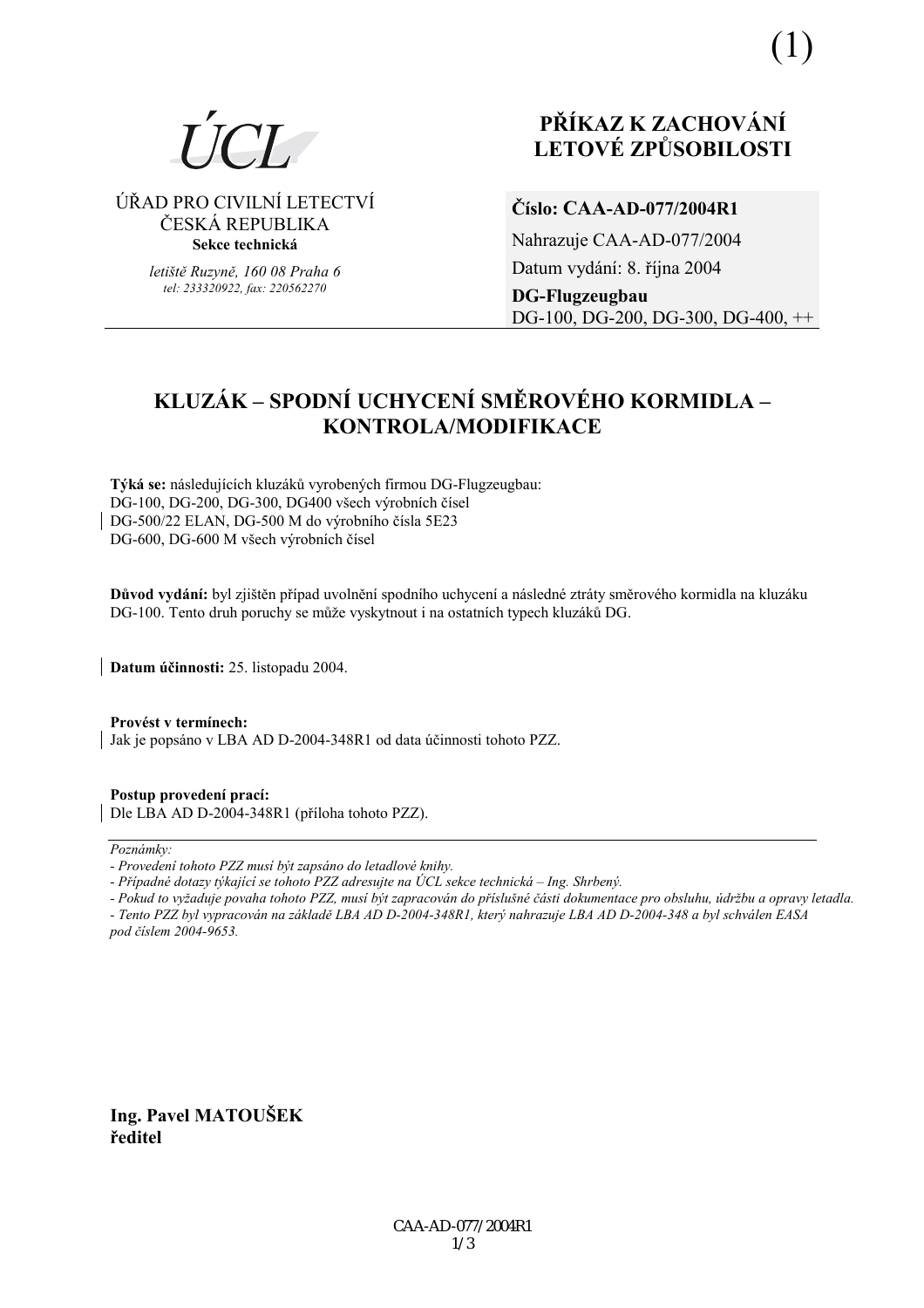## **Airworthiness Directive No. D-2004-348R1**

## **Luftfahrt-Bundesamt**

Airworthiness Directive Section Hermann-Blenk-Str. 26 38108 Braunschweig Federal Republic of Germany

Effective Date: September 16, 2004

## **Glaser-Dirks / DG-Flugzeugbau**

## **Affected:**

Kind of aeronautical product: Powered Sailplane / Sailplane Manufacturer: DG Flugzeugbau, Bruchsal, Germany Type: DG-100, DG-200, DG-300, DG-400, DG-500/22 ELAN, DG-500 M, DG-600 and DG-600 M Models affected: all Serial numbers affected: DG-100, DG-200, DG-300 and DG-400: all DG-500/22 ELAN and DG-500 M: all up to 5E23 DG-600 and DG-600 M: all German Type Certificate No.: 301, 323, 348, 359, 370, 826, 843 and 866

### **Subject:**

Rudder  $-$  lower mounting of the rudder

### **Reason:**

On a DG-100 the universal bearing of the lower rudder mounting slipped out of the bearing support and the rudder fell out. This kind of failure may occur also on other DG types.

#### **Action:**

- 1. Inspection of the outer bearing ring
- 2. Modify or exchange the complete rudder mounting
- 3. Installation of securing washer and if necessary modify the securing of the nut

The Actions must be accomplished in accordance with the instructions given in the Service Bulletin.

### **Compliance:**

Action 1: with every daily inspection until instruction 3 has been done Action 2: if necessary Action 3: at latest on December 31, 2004

### **Technical publication of the manufacturer:**

DG Flugzeugbau Technical Note No. 301/23 issue 2, 323/14 issue 2, 348/18 issue 2, 359/21 issue 2, 370/9 issue 2, 826/44 issue 2, 843/21 issue 2, 866/10 issue 2 dated June 11, 2004 (amended July 07, 2004) which becomes herewith part of this AD can be obtained from Messrs.: DG-Flugzeugbau Postbox 41 20 D- 76625 Bruchsal Federal Republic of Germany Phone: ++ 49 7257 890 Fax: ++ 49 7257 8922 www.dg-flugzeugbau.de

### **Holders of affected aircraft registered in Germany have to observe the following:**

Action has to be accomplished by the owner of the aircraft or an approved service station and to be checked and entered in the log book by a licensed inspector.

As a result of the a.m. deficiencies, the airworthiness of the aircraft is affected to such an extent that after the expiry of the a.m. dates the aircraft may be operated only after proper accomplishment of the prescribed actions. In the interest of aviation safety outweighing the interest of the receiver in a postponement of the prescribed actions, the immediate compliance with this AD is to be directed.